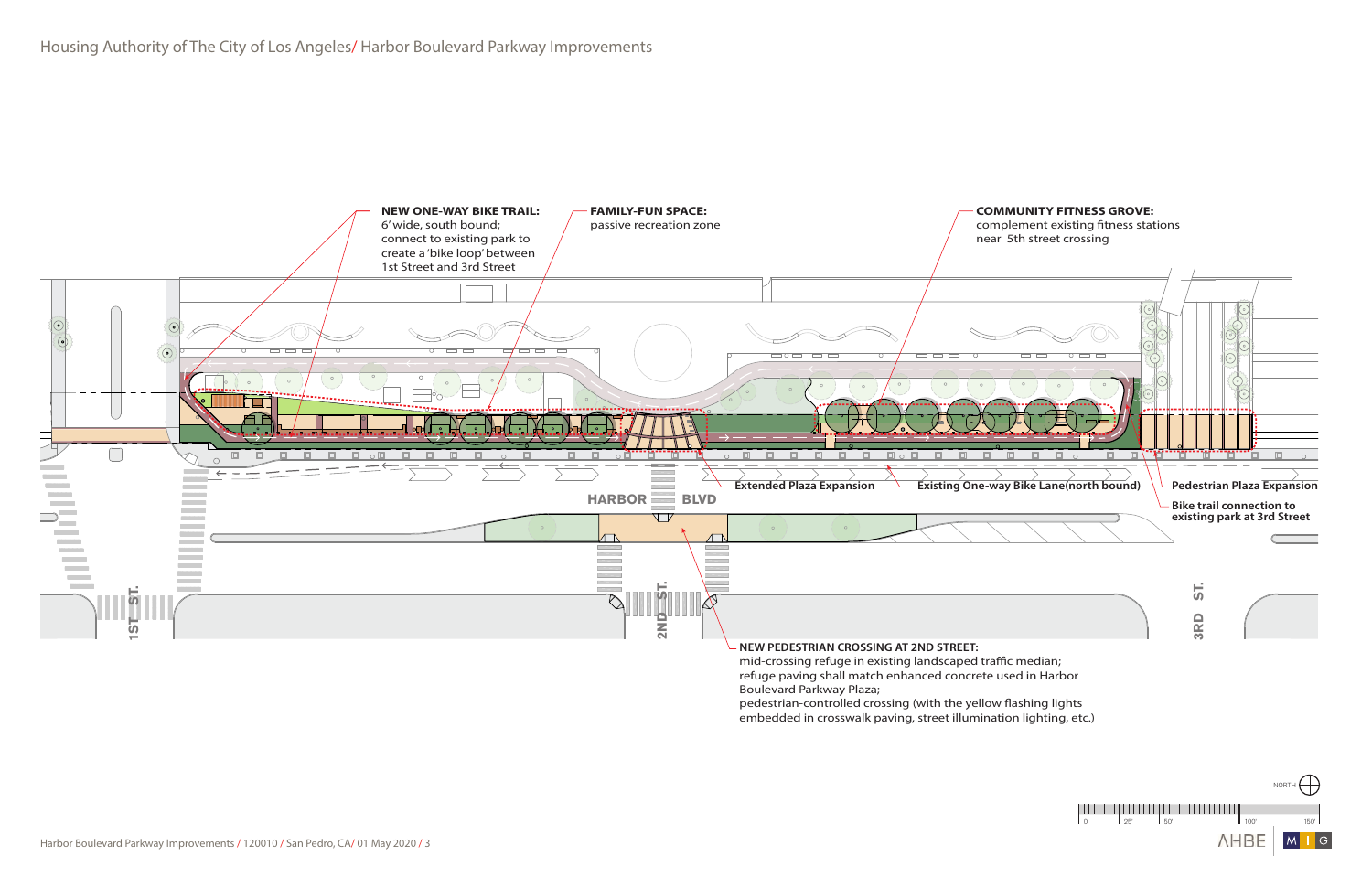

**HARBOR BLVD** 



- 1) Repurposed Shipping Contatiner Kiosk
- 2) Shade Structure
- 3 ) Family Area With Picnic Tables
- 4) Planting Area
- 18" Tall Concrete Seatwall 5
- 6) Free-play Area On Extended Turf: Install From Sod & Provide Irrigation
- 7 ) Fixed Board Game Table & Seating
- <sup>8</sup>) Benches: match existing in adjacent Harbor Boulevard Parkway Plaza
- $9)$  6' Wide One-way Bike Lane: pave with integral color asphalt to match bike path in adjacent Harbor Boulevard Parkway Plaza
- 4' Wide Planting Buffer: planted with drought tolerant plants that 10 coordinate with plant palette in adjacent Harbor Boulevard Parkway Plaza; Min 5 gallon containers at average 30 o/c spacing; assume all new trees, lawn areas & planting areas are irrigated with an automatic weather-based, water-conserving irrigation system.
- Extend Adjacent Planting Area 11
- 12) Extend Adjacent Plaza to Harbor Blvd
- 13) Triple Tot Drums
- 14) Aluminum Chimes
- Whistle Stand 15
- 16) Tuned Drums
- Drinking Fountains
- 18) Recharging Stations
- 19) New 42" Tall Guardrail
- 

20) New Pedestrian Paving: match existing concrete & stone in ajacent Harbor Boulevard Parkway Plaza.

Water Bottle Filling Station with ADA Accessible 17

## **HARBOR BLVD PARKWAY PLAN ENLARGEMENT - NORTH SIDE**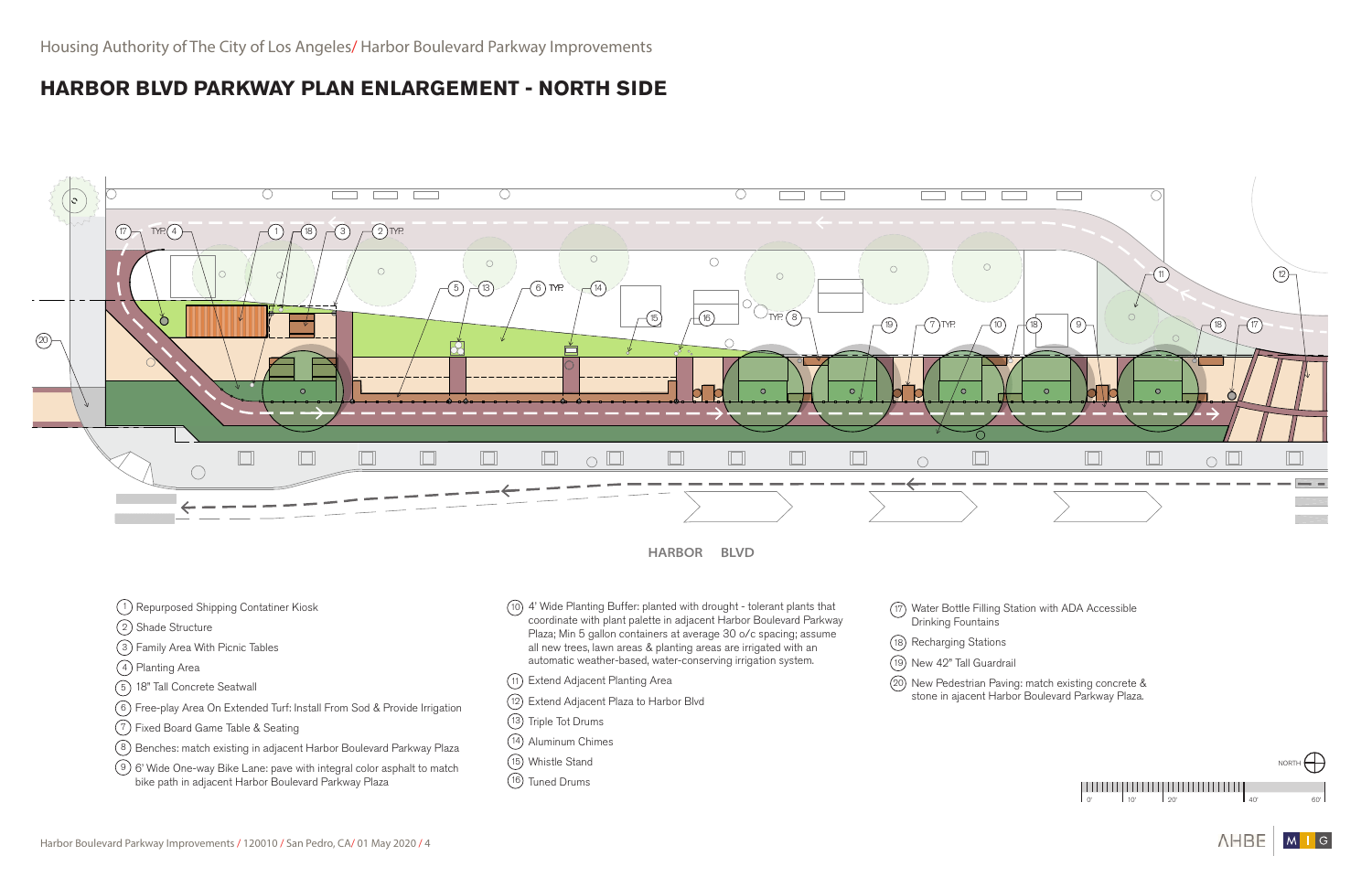

 $\bigwedge \vdash \Box \sqsubseteq$ 

 $|M|$ 



**HARBOR BLVD** 

- <sup>1</sup>) Extend Adjacent Plaza to Harbor Blvd: match existing concrete & stone in adjacent Harbor Boulevard Parkway Plaza
- 2) New Short Term Bike Parking, match existing installed in adjacent Harbor Boulevard Parkway Plaza
- $\frac{3}{2}$  Extend Adjacent Planting Area: match existing plant palette in adjacent Harbor Boulevard Parkway Plaza, provide irrigation
- 4) Remove Existing Fence and Concrete Curb and Extend Adjacent Lawn
- <sup>5</sup>) 6' Wide One-way Bike Lane: pave with integral color asphalt to match bike path in adjacent Harbor Boulevard Parkway Plaza
- 6) Proposed Fitness Stations On ADA Compliant Resilient Safety Surfacing
- $(7)$  4' Wide Planting Buffer: planted with drought tolerant plants that coordinate with plant palette in adjacent Harbor Boulevard Parkway Plaza; Min 5 gallon containers at average 30 o/c spacing; assume all new trees, lawn areas & planting areas are irrigated with an automatic weather-based, water-conserving irrigation system.
- $\tau)$  4' Wide Planting Buffer: planted with drought tolerant plants that  $\qquad\qquad$  (12) New Shade Trees: install from 36" box minimum; tree species to match those found in adjacent Harbor Boulevard Parkway Plaza
	- 13) New Truf Area: install from sod & provide irrigation
	- 6' Wide Tan Concrete Walkway 14
	-
- 8) Extend Adjacent Plaza Paving to Sidewalk: match existing concrete (15) 6' Wide Concrete Gap In Planting Area: center between sidewalk squares & stone in adjacent Harbor Boulevard Parkway Plaza
- $9)$  Bench: match existing in adjacent Harbor Boulevard Parkway Plaza
- <sup>10</sup>) Water Bottle Filling Station With ADA Compliant Drinking Fountain
- $11$ ) New 42" Tall Guardrail
- 
- 

## **HARBOR BLVD PARKWAY PLAN ENLARGEMENT - SOUTH SIDE**